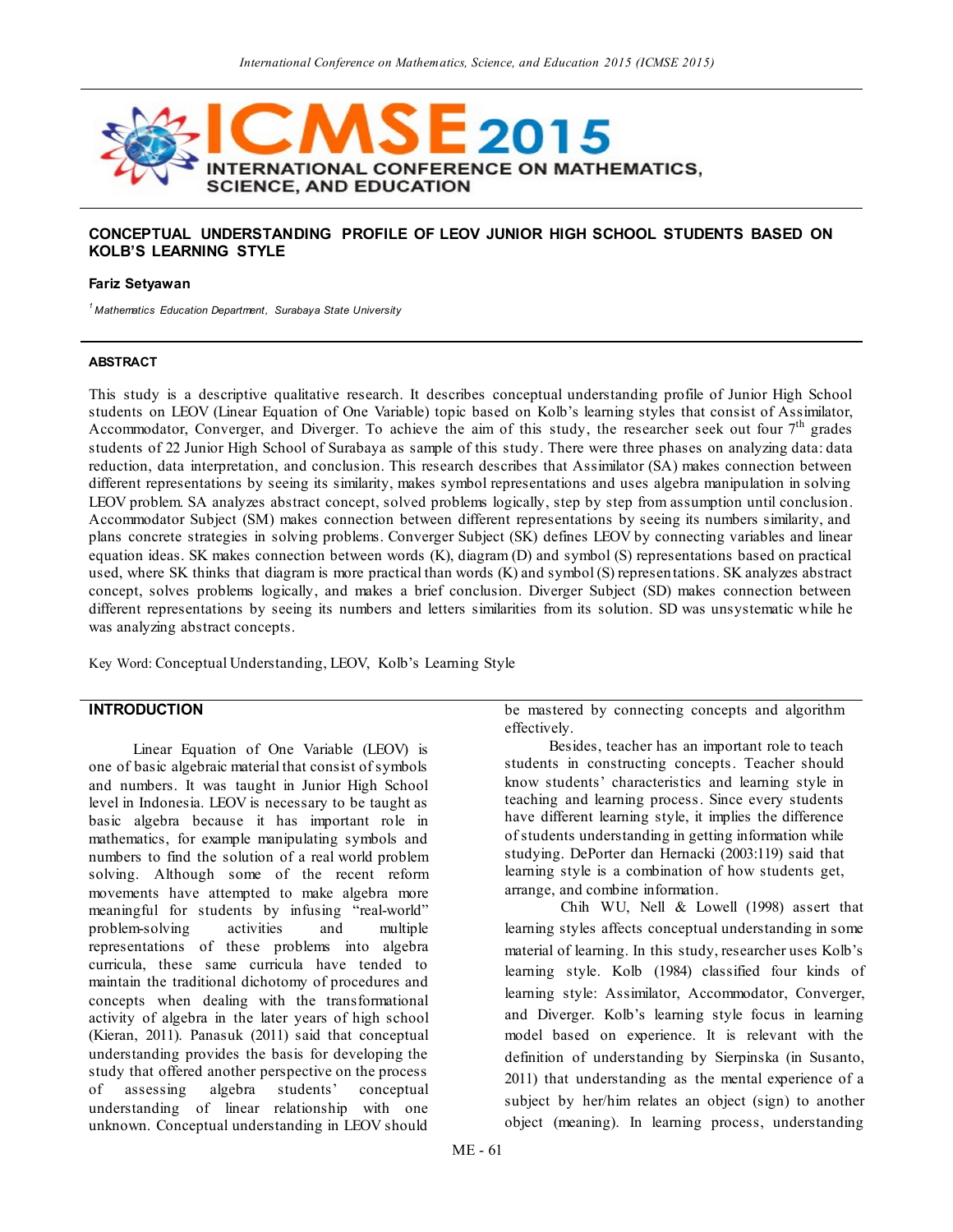occurs, if students define and express mathematics symbols. Knisley (2002) said that Kolb's learning style can be used in mathematics learning especially in problem solving approach by devising and developing strategies to construct concept. The aim of this study is to describe conceptual understanding in LEOV of Junior High School students based on Kolb's learning style.

# **METHODS**

The type of this study is a descriptive research with qualitative approach. This study will be conducted in one of Indonesia school that is 22 Junior High School Surabaya. It involves four students on seventh grades based on their learning styles. However the researcher will consider others variables such as gender, mathematics ability, and age to be controlled.

The main instrument is the researcher itself as a conductor of the research process. Besides, the supporting instruments are required to support the research which consist of Honey & Mumford LSQ, conceptual understanding of LEOV test (TPK), and interview protocol. Data analysis will be conducted after completing data collection. The procedures of data analysis based on Miles and Huberman (1994: 10) which consist of data reduction, data display, drawing conclusion, and verification. Systematically, the research procedures of this study consists of three main stages namely preparation, implementation, and reporting.

# **RESULT AND EXPLANATION**

### **Description of Assimilator Subject's (SA) Conceptual Understanding**

Assimilator subject (SA) solves TPK logically, step by step, and using theory which he got before. SA read the given problem carefully, analyze logically, then solving the problem correctly. For example, SA define LEOV based on its properties that LEOV has equality concept, one variable, and linear. This properties is used as the reference to mention the example of LEOV and non-LEOV. SA writes three LEOV and non-LEOV examples.

The invention of this study is relevant with the theory that Assimilator subject creates concepts by himself and integrates it to be a reasonable theory by using systematics strategies. Besides, SA makes opinion by observing and reflecting his experience from many perspective.

SA makes connection between different representations based on the similarity of given symbols and numbers. It was relevant with the theory of Kolb & Kolb (2005) who said that assimilator students learn from watching from many perspective. For example, SA mentions that word representation is more varied than picture and symbol representation.

He said that word representation gives him freedom in using symbol as the unknown parameter.

In addition, SA can makes symbol representation fluently and manipulates it correctly in solving LEOV problem that related to the real-world problem. Kolb & Kolb (2005) asserted that Assimilator students analyze the abstract problem logically, step by step: start by assumption then make conclusion at the end of the process. SA devise the strategy systematically so that researcher easily to describe the profile of him.

### **Description of Accommodator Subject's (SM) Conceptual Understanding**

Accommodator Subject (SM) solves TPK based on his concrete experience. For example, SM defines LEOV as an expression that consist of letters and numbers with equality symbol on it. By using interview protocol, researcher ask SM that LEOV has only one variable and linear symbol. That definition is used to write the LEOV and non-LEOV examples.

The invention of this study is relevant with the theory that accommodator subject learn by using active experimentation (AE) and concrete experience (CE). On the other hand, SM only connects word representation and symbol representation based on its similarity where symbol representation is a mathematics model of the given word representation. SM prefer concrete object to abstract object. In this case SM choose symbol representation which reflect the properties of LEOV. Kolb & Kolb (2005) asserted that Accommodator students involve actively in learning and prefer intuition than logic. Based on the result of this study, SM is unsystematically in devising plan in solving problem related to LEOV.

### **Description of Converger Subject's (SK) Conceptual Understanding**

Converger subject (SK) solves TPK using his conceptualization. SK defines LEOV as a mathematics expression which has one linear variable where the right side and left side of the expression is separated by equal symbol. In other words, converger subject sees LEOV as mathematics expression and defines it correctly.

Knisley (2002) asserted that converger students learn by Abstract Conceptualization (AC) and Active Experimentation (AE). SK makes connection between different representations: word (K), diagram (D) and symbol (S) representation based on the uses of it practically. Diagram representation is chosen because he think that it is easier than the other representation. Besides, SK makes connection the relationship of the representation based on numbers and letters similarity. SK see the similarity of it from many perspective as assimilator subject did. SK is responsive in making decision. He makes mathematics model based on the given information. It